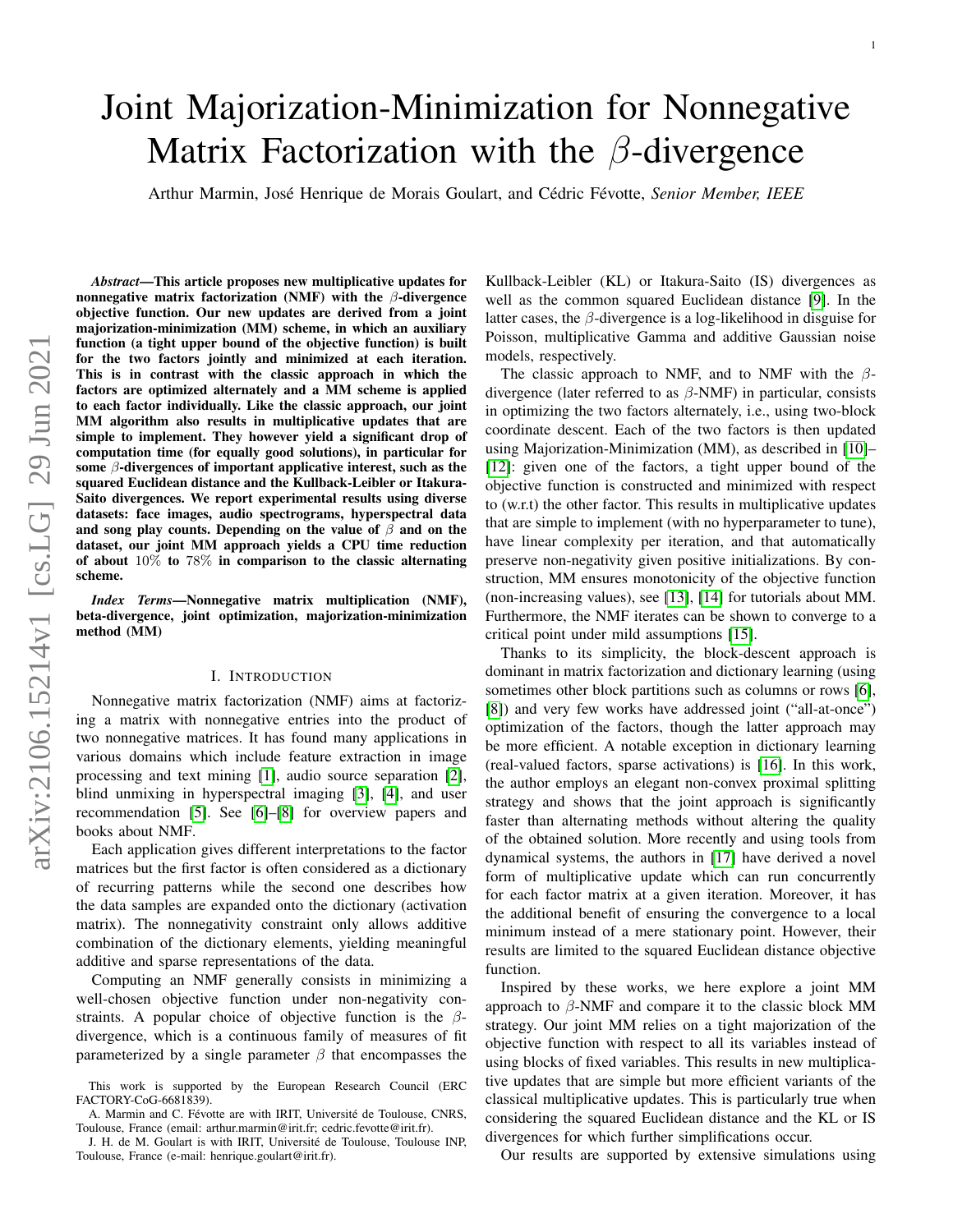datasets with different sizes arising from various applications (face images, audio spectrogram, hyperspectral images, song play-counts). In most scenarii, the proposed joint MM approach leads to a reduction of the computing time ranging from 10% to 78% without incurring any loss in the precision of the approximation.

The article is organized as follows: Section [II](#page-1-0) states the NMF optimization problem and summarizes the classic block MM approach. Section [III](#page-1-1) first presents our proposed joint MM method for NMF and derives the new multiplicative updates. It then compares the joint and the block MM methods in term of computational complexity, and discusses the benefit of the joint approach. Comparative numerical simulations are presented in Section [IV](#page-3-0) and validate the efficiency of our approach. Finally, Section [V](#page-7-15) draws conclusions.

*Notation:*  $\mathbb{R}_+$  is the set of nonnegative real numbers, and  $\llbracket 1, N \rrbracket$  is the set of integers from 1 to N. Bold upper case letters denote matrices, bold lower case letters denote vectors, and lower case letters denote scalars. The notation  $[M]_{ij}$  and  $m_{ij}$  both stand for the element of M located at the  $i<sup>th</sup>$  row and the  $j<sup>th</sup>$  column. For a matrix M, the notation  $M \ge 0$  denotes entrywise nonnegativity.

#### II. PRELIMINARIES

# <span id="page-1-0"></span>*A. Nonnegative matrix factorization*

We aim at factorizing a  $F \times N$  nonnegative matrix V into the product WH of two nonnegative factor matrices of sizes  $F \times K$  and  $K \times N$ , respectively. In most scenarii, the rank value K is chosen such that  $FK + KN \ll FN$ , leading to a low-rank approximation of V.

Giving a desired value for the rank  $K$ , the factor matrices are obtained by solving the following optimization problem

<span id="page-1-2"></span>
$$
\min_{\mathbf{W}, \mathbf{H} \ge 0} D_{\beta}(\mathbf{V} \mid \mathbf{W} \mathbf{H}) \tag{1}
$$

where  $D_\beta$  is a separable objective function defined by

<span id="page-1-7"></span>
$$
D_{\beta}(\mathbf{V} \mid \mathbf{WH}) = \sum_{f=1}^{F} \sum_{n=1}^{N} d_{\beta}(V_{fn} \mid [\mathbf{WH}]_{fn}).
$$
 (2)

Our measure of fit  $d_\beta$  is the  $\beta$ -divergence [\[9\]](#page-7-7) given by

$$
d_{\beta}(x \mid y) = \begin{cases} x \log \frac{x}{y} - x + y & \text{if } \beta = 1\\ \frac{x}{y} - \log \frac{x}{y} - 1 & \text{if } \beta = 0\\ \frac{x^{\beta}}{\beta(\beta - 1)} + \frac{y^{\beta}}{\beta} - \frac{xy^{\beta - 1}}{\beta - 1} & \text{otherwise.} \end{cases} \tag{3}
$$

The value of  $\beta$  is chosen according to the application context and the noise assumptions on  $V$  [\[11\]](#page-7-16). The IS divergence, KL divergence and squared Euclidean distance are obtained for  $\beta = 0, 1, 2$ , respectively.

#### <span id="page-1-6"></span>*B. Classic multiplicative updates*

The classic method to solve Problem [\(1\)](#page-1-2) consists in a twoblock coordinate descent approach where each block is handled with MM. Namely, it alternately minimizes  $(W, H) \mapsto$  $D_{\beta}(\mathbf{V}|\mathbf{W}\mathbf{H})$  in W and in H.

The MM method is a two-step iterative optimization scheme [\[13\]](#page-7-10), [\[14\]](#page-7-11). At each iteration, the first step consists in building a local auxiliary function  $G$  that is minimized in the second step. The auxiliary function has to be a tight majorizer of the original objective function  $\phi : \mathbb{E} \mapsto \mathbb{R}$  at the current iterate  $\tilde{\mathbf{x}}$ , where  $\mathbb E$  is the domain of G and  $\phi$ . More precisely, it has to satisfy the following two properties:

$$
(\forall \mathbf{x} \in \mathbb{E}) \quad G(\mathbf{x} \mid \tilde{\mathbf{x}}) \ge \phi(\mathbf{x})
$$

$$
G(\tilde{\mathbf{x}} \mid \tilde{\mathbf{x}}) = \phi(\tilde{\mathbf{x}}).
$$

These properties ensure that any iterate x that decreases the value of G also decreases the value of  $\phi$ . Indeed, for a given  $\tilde{\mathbf{x}}$ , if we find x such that  $G(\mathbf{x}|\tilde{\mathbf{x}}) \leq G(\tilde{\mathbf{x}}|\tilde{\mathbf{x}})$ , then the tight majorization properties induce the following descent lemma

<span id="page-1-4"></span>
$$
\phi(\mathbf{x}) \le G(\mathbf{x} \mid \tilde{\mathbf{x}}) \le G(\tilde{\mathbf{x}} \mid \tilde{\mathbf{x}}) = \phi(\tilde{\mathbf{x}}).
$$
 (4)

The previous MM scheme can be applied alternately to the minimization of the two functions  $\mathbf{W} \mapsto D_{\beta}(\mathbf{V}|\mathbf{W}\mathbf{H})$ and  $H \mapsto D_\beta(V|WH)$ . These two functions are the sum of concave, convex, and constant terms. An auxiliary function can then be easily derived by using Jensen's inequality for the convex term and the tangent inequality for the concave term, see [\[11\]](#page-7-16) and the next section. This yields the following multiplicative updates

<span id="page-1-3"></span>
$$
\mathbf{W} \leftarrow \mathbf{W} \cdot \left( \frac{\left( (\mathbf{W} \mathbf{H}) \cdot (\beta - 2) \cdot \mathbf{V} \right) \mathbf{H}^{\top}}{\left( (\mathbf{W} \mathbf{H}) \cdot (\beta - 1) \right) \mathbf{H}^{\top}} \right)^{\gamma(\beta)}
$$
\n
$$
\mathbf{H} \leftarrow \mathbf{H} \cdot \left( \frac{\mathbf{W}^{\top} \left( (\mathbf{W} \mathbf{H}) \cdot (\beta - 2) \cdot \mathbf{V} \right)}{\mathbf{W}^{\top} \left( (\mathbf{W} \mathbf{H}) \cdot (\beta - 1) \right)} \right)^{\gamma(\beta)}, \tag{5}
$$

where . and / are the element-wise multiplication and division, respectively, and  $\gamma(\beta)$  is a scalar defined as

<span id="page-1-5"></span>
$$
\gamma(\beta) = \begin{cases} \frac{1}{2-\beta} & \text{if } \beta \in ]-\infty, 1[\\ 1 & \text{if } \beta \in [1, 2] \\ \frac{1}{\beta-1} & \text{if } \beta \in ]2, +\infty[ \end{cases} \tag{6}
$$

Note that by construction, the matrices W and H resulting from the update [\(5\)](#page-1-3) contain only positive coefficients if the input matrices V, W, and H are all positive. The nonnegativity of the iterates is thus preserved by the multiplicative structure of the updates given positive initializations. Note also that the individual updates of  $W$  and  $H$  given in [\(5\)](#page-1-3) may also be applied several times to fully minimize the partial functions  $\mathbf{W} \mapsto D_{\beta}(\mathbf{V}|\mathbf{W}\mathbf{H})$  and  $\mathbf{H} \mapsto D_{\beta}(\mathbf{V}|\mathbf{W}\mathbf{H})$ . In standard practice, only one sub-iteration is however used, still resulting in a descent algorithm thanks to the descent lemma [\(4\)](#page-1-4). The algorithm described by [\(6\)](#page-1-5) will be referred to as Block MM (BMM) in the rest of the paper.

#### III. JOINT MAJORIZATION-MINIMIZATION

<span id="page-1-1"></span>In contrast with the classic alternated scheme presented in Section [II-B,](#page-1-6) we develop in this section a joint MM (JMM) approach to solve Problem [\(1\)](#page-1-2).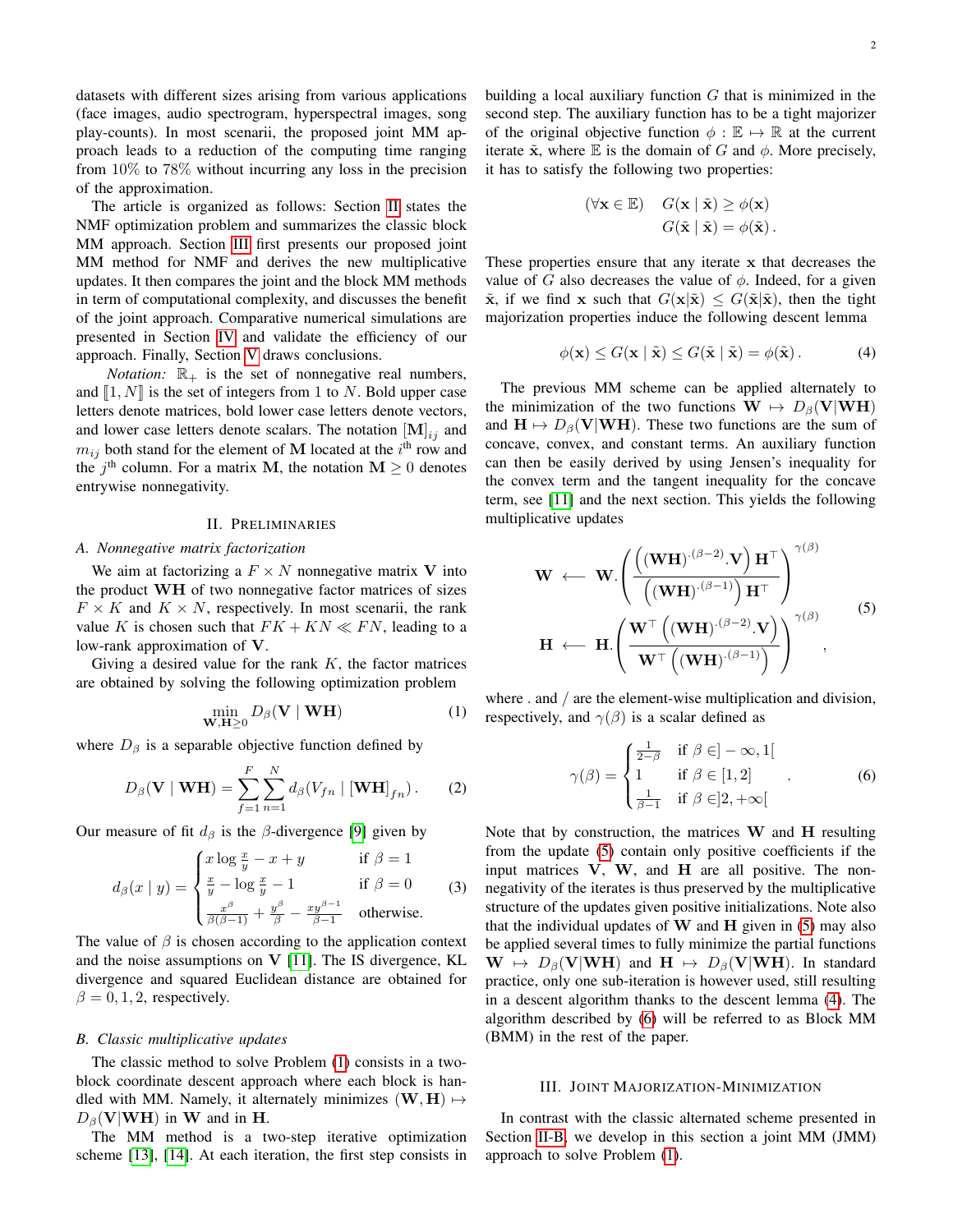<span id="page-2-0"></span>TABLE I: Decomposition of  $d_{\beta}$  for the different values of  $\beta$ .

|                               | $d_\beta(v_{fn}   [\textbf{WH}]_{fn})$                | $d_\beta(v_{fn}   [\mathbf{WH}]_{fn})$                | $d_{\beta}(v_{fn})$                  |
|-------------------------------|-------------------------------------------------------|-------------------------------------------------------|--------------------------------------|
| $]-\infty,1[\backslash\{0\}]$ | $\frac{-v_{fn}}{\beta-1}[\mathbf{WH}]_{fn}^{\beta-1}$ | $\frac{\left[\mathbf{WH}\right]_{fn}^{\beta}}{8}$     | $v_{fn}^{\rho}$<br>$\beta(\beta-1)$  |
| $\theta$                      | $\frac{v_{fn}}{\left[\mathbf{WH}\right]_{fn}}$        | $\log[\mathbf{WH}]_{fn}$                              | $-(\log v_{fn}+1)$                   |
| [1, 2]                        | $d_{\beta}(v_{fn}   [\mathbf{WH}]_{fn})$              |                                                       | 0                                    |
| $ 2,+\infty $                 | $\frac{\left[\mathbf{WH}\right]_{fn}^{\beta}}{8}$     | $\frac{-v_{fn}}{\beta-1}[\mathbf{WH}]_{fn}^{\beta-1}$ | $v_{fn}^{\beta}$<br>$\beta(\beta-1)$ |

## *A. Construction of the auxiliary function*

In order to apply the MM scheme, we start by looking for a suitable auxiliary function  $G: \mathbb{R}_+^{F \times K} \times \mathbb{R}_+^{K \times N} \to \mathbb{R}_+$  for the function  $(W, H) \mapsto D_\beta(V|WH)$ . We observe in [\(2\)](#page-1-7) that  $D_\beta$  is a sum of  $FN$   $\beta$ -divergences between scalars. Our approach is to construct an auxiliary function for each summand. Following [\[11\]](#page-7-16), the  $\beta$ -divergence  $d_{\beta}$ , taken as a function of its second argument, can be decomposed into the sum of a convex term  $d_{\beta}$ , a concave term  $d_{\beta}$ , and a constant term  $d_{\beta}$ . The definitions of these three terms for the different values of  $\beta$  are given in Table [I.](#page-2-0)

Next, we majorize the convex and concave terms of  $d_{\beta}$ separately. The methodology follows [\[11\]](#page-7-16), except that none of the two factors  $W$  or  $H$  is treated as a fixed variable. The convex term  $d_{\beta}$  is majorized using Jensen's inequality

$$
\widetilde{d}_{\beta}(v_{fn} \mid [\mathbf{WH}]_{fn}) = \widetilde{d}_{\beta}\left(v_{fn}\middle|\sum_{k=1}^{K} w_{fk}h_{kn}\right)
$$
\n
$$
= \widetilde{d}_{\beta}\left(v_{fn}\middle|\sum_{k=1}^{K} \widetilde{\lambda}_{fnk} \frac{w_{fk}h_{kn}}{\widetilde{\lambda}_{fnk}}\right)
$$
\n
$$
\leq \sum_{k=1}^{K} \widetilde{\lambda}_{fnk} \widetilde{d}_{\beta}\left(v_{fn}\middle|\frac{w_{fk}h_{kn}}{\widetilde{\lambda}_{fnk}}\right) \quad (7)
$$
\n
$$
\stackrel{\text{def}}{=} \widetilde{G}_{fn}(\mathbf{W}, \mathbf{H} \mid \widetilde{\mathbf{W}}, \widetilde{\mathbf{H}}),
$$

where the coefficient  $\tilde{\lambda}_{fnk}$  is defined as  $\tilde{\lambda}_{fnk} = \frac{\tilde{w}_{fk} \tilde{h}_{kn}}{\tilde{w}_{kn}}$  $\frac{f k^H k n}{\tilde{v}_{fn}}$  and we denote  $\tilde{\mathbf{V}} = \tilde{\mathbf{W}} \tilde{\mathbf{H}}$  with coefficients  $\tilde{v}_{fn}$ . The concave term  $d<sub>\beta</sub>$  is majorized using the tangent inequality

$$
\hat{d}_{\beta}(v_{fn} | [\mathbf{WH}]_{fn})
$$
\n
$$
\leq \hat{d}_{\beta}(v_{fn} | \tilde{v}_{fn}) + \hat{d}'_{\beta}(v_{fn} | \tilde{v}_{fn}) (\mathbf{[WH]}_{fn} - \tilde{v}_{fn})
$$
\n
$$
\stackrel{\text{def}}{=} \hat{G}_{fn}(\mathbf{W}, \mathbf{H} | \tilde{\mathbf{W}}, \tilde{\mathbf{H}}).
$$

Finally the overall auxiliary function  $G$  is given by

$$
G = \sum_{f=1}^{F} \sum_{n=1}^{N} \left[ \widetilde{G}_{fn} + \widehat{G}_{fn} + \bar{d}_{\beta} \right].
$$

By construction, it satisfies the tight majorization properties

$$
G(\mathbf{W}, \mathbf{H} \mid \tilde{\mathbf{W}}, \tilde{\mathbf{H}}) \ge D_{\beta}(\mathbf{V} \mid \tilde{\mathbf{W}} \tilde{\mathbf{H}})
$$
  

$$
G(\tilde{\mathbf{W}}, \tilde{\mathbf{H}} \mid \tilde{\mathbf{W}}, \tilde{\mathbf{H}}) = D_{\beta}(\mathbf{V} \mid \tilde{\mathbf{W}} \tilde{\mathbf{H}}),
$$

which ensure the descent property in [\(4\)](#page-1-4).

We stress out that the auxiliary function  $G$  is a tight joint majorization of  $D_\beta$ . This is in contrast with the BMM

<span id="page-2-2"></span>TABLE II: Partial derivative of  $G_{fn}$  with respect to  $w_{fk}$  for the different values of  $\beta$ .

| β                  | $\frac{\partial G}{\partial w_{fk}}(\mathbf{W},\mathbf{H} \tilde{\mathbf{W}},\tilde{\mathbf{H}})$                                                                                                                          |
|--------------------|----------------------------------------------------------------------------------------------------------------------------------------------------------------------------------------------------------------------------|
| $\overline{0}$     | $\sum_{n=1}^{\infty}\left(\frac{h_{kn}}{\tilde{v}_{fn}}-v_{fn}\frac{\tilde{w}_{fk}^2h_{kn}^2}{h_{kn}w_{fk}^2\tilde{v}_{fn}^2}\right)$                                                                                      |
|                    | $\begin{array}{cc}]-\infty,1[ & \sum\limits_{n=1}^{N}\left(\tilde{v}_{fn}^{\beta-1}h_{kn}-v_{fn}h_{kn}\bigg(\frac{w_{fk}h_{kn}\tilde{v}_{fn}}{\tilde{w}_{fk}\tilde{h}_{kf}}\bigg)^{\sim}\\ \end{array}\right)$             |
| $\left[1,2\right]$ | $\sum_{n=1}^N\left(h_{kn}\left(\frac{w_{fk}h_{kn}\tilde{v}_{fn}}{\tilde{w}_{fk}\tilde{h}_{kn}}\right)^{\beta-1}-v_{fn}h_{kn}\left(\frac{w_{fk}h_{kn}\tilde{v}_{fn}}{\tilde{w}_{fk}\tilde{h}_{kn}}\right)^{\beta-2}\right)$ |
|                    | $\left 2,+\infty\right[$ $\sum_{n=1}^N\left(h_{kn}\left(\frac{w_{fk}h_{kn}\tilde{v}_{fn}}{\tilde{w}_{fk}\tilde{h}_{kn}}\right)^{\beta-1} - v_{fn}\tilde{v}_{fn}^{\beta-2}h_{kn}\right)$                                    |

approach of Section [II-B](#page-1-6) where two separate auxiliary functions  $G_{\mathbf{W}}$  and  $G_{\mathbf{H}}$  are built for  $\mathbf{W} \mapsto D_{\beta}(\mathbf{V}|\mathbf{W}\mathbf{H})$  and  $H \mapsto D_{\beta}(V|WH)$ , respectively. A central difference in our JMM approach is the definition of the coefficients  $\{\tilde{\lambda}_{fnk}\}$ which depends on both current iterates  $\bf{W}$  and  $\bf{H}$  and does not lead to a simplification of the term  $w_{fk}h_{kn}/\tilde{\lambda}_{fnk}$  in [\(7\)](#page-2-1). This is in contrast with BMM, where, say, W would be treated as a fixed variable and the term  $w_{fk}h_{kn}/\tilde{\lambda}_{fnk}$  simplifies to  $\tilde{v}_{fn}h_{kn}/\tilde{h}_{kn}$  and leads to close-form minimization of G. Furthermore, our auxiliary function  $G$  is not jointly convex, due to the bilinear terms  $w_{fk}h_{kn}$ . It is however bi-convex, i.e., convex w.r.t  $W$  (resp.,  $H$ ) given  $H$  (resp.,  $W$ ).

# <span id="page-2-1"></span>*B. Minimization step*

The auxiliary function  $G$  does not appear to have a closeform minimizer in  $W$  and  $H$ . Neither is it convex, which makes it difficult to minimize globally. However, in order to decrease the loss function  $D_{\beta}$ , it is enough to decrease G thanks to the descent lemma [\(4\)](#page-1-4). We therefore search for the points  $(W, H)$  that satisfy the first-order optimality conditions. Table [II](#page-2-2) gives the partial derivative of  $G$  with respect to  $\{w_{fk}\}\$ . The partial derivatives with respect to  $\{h_{kn}\}\$ are obtained similarly by permuting the role of  $W$  and  $H$ . As such, searching for the stationary points of  $G$  results in a system of equations for  $\{w_{fk}\}\$ and  $\{h_{kn}\}\$ obtained by setting the partial derivatives to zero. While this system is hard to solve jointly in  $W$  and  $H$ , it can be solved by updating the matrices  $W$  and  $H$  alternately. Doing so results in the following multiplicative updates

<span id="page-2-3"></span>
$$
\mathbf{W} \leftarrow \tilde{\mathbf{W}} \cdot \left( \frac{\frac{\mathbf{V}}{(\tilde{\mathbf{W}}\tilde{\mathbf{H}})^{(\mathbf{2}-\beta)}} [\chi_{1,\beta}(\mathbf{H}, \tilde{\mathbf{H}})]^{\top}}{\left( \tilde{\mathbf{W}}\tilde{\mathbf{H}} \right)^{(\beta-1)} [\chi_{2,\beta}(\mathbf{H}, \tilde{\mathbf{H}})]^{\top}} \right)^{\cdot \gamma(\beta)}
$$
\n
$$
\mathbf{H} \leftarrow \tilde{\mathbf{H}} \cdot \left( \frac{\left[ \chi_{1,\beta}(\mathbf{W}, \tilde{\mathbf{W}}) \right]^{\top} \frac{\mathbf{V}}{(\tilde{\mathbf{W}}\tilde{\mathbf{H}})^{(\mathbf{2}-\beta)}}{\left[ \chi_{2,\beta}(\mathbf{W}, \tilde{\mathbf{W}}) \right]^{\top} (\tilde{\mathbf{W}}\tilde{\mathbf{H}})^{(\beta-1)}} \right)^{\cdot \gamma(\beta)},
$$
\n(8)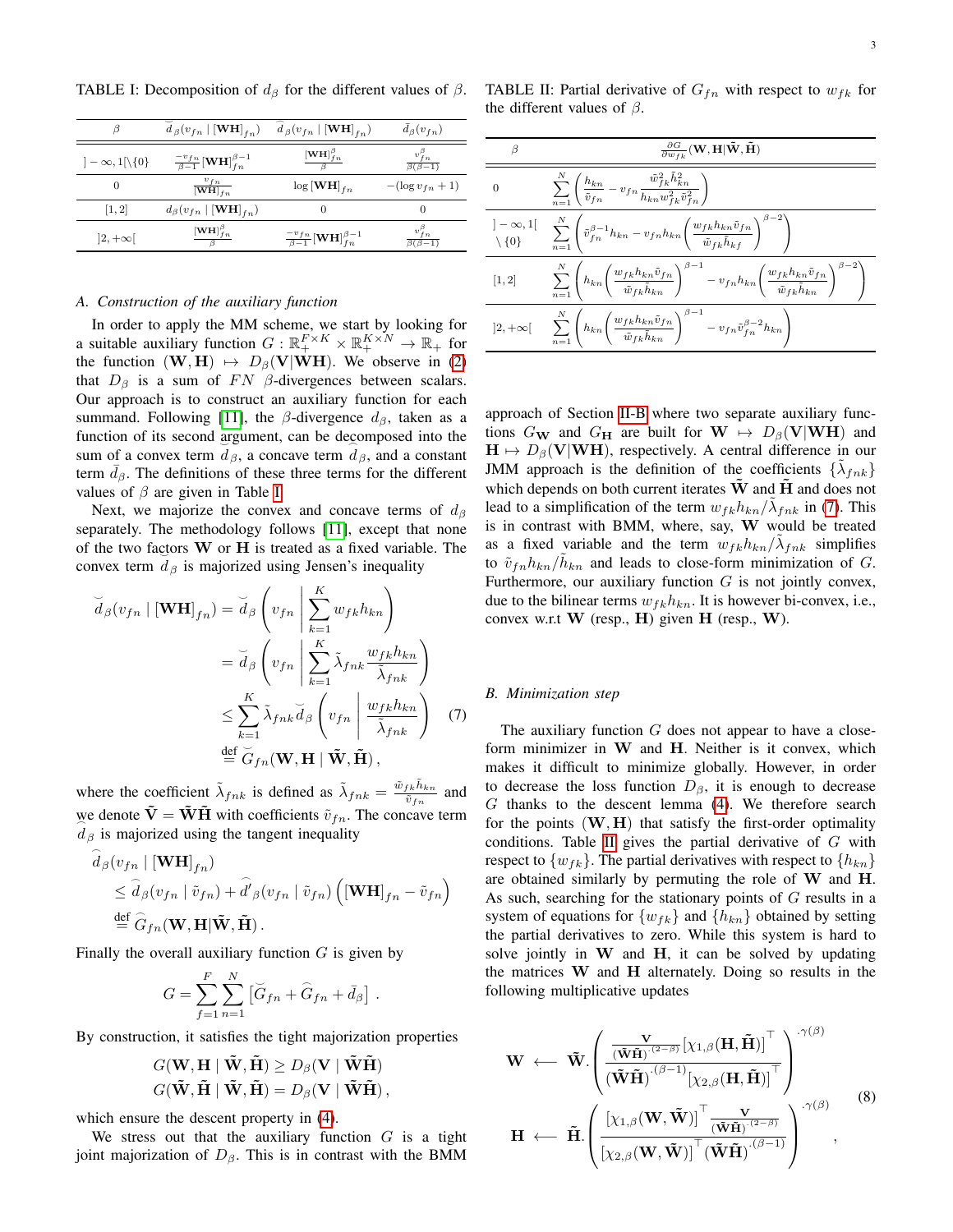where  $\gamma(\beta)$  is defined as in [\(6\)](#page-1-5) and

$$
\chi_{1,\beta}(\mathbf{H}, \tilde{\mathbf{H}}) = \begin{cases} \frac{\tilde{\mathbf{H}}^{(2-\beta)}}{\mathbf{H}^{(1-\beta)}} & \text{if } \beta \le 2 \\ \mathbf{H} & \text{if } \beta > 2 \\ \chi_{2,\beta}(\mathbf{H}, \tilde{\mathbf{H}}) = \begin{cases} \mathbf{H} & \text{if } \beta < 1 \\ \frac{\mathbf{H}^{\beta}}{\tilde{\mathbf{H}}^{(\beta-1)}} & \text{if } \beta \ge 1 \end{cases} .\end{cases}
$$

Although our proposed majorization step is performed jointly, we thus still need to resort to alternate updates of W and  $H$  to minimize  $G$ . By doing so and by construction, the JMM updates given by [\(8\)](#page-2-3) would coincide with the BMM updates given by [\(5\)](#page-1-3) if we were to set  $\tilde{W}$  to W and  $\tilde{H}$  to H. Note however that the JMM updates are conceptually different because the JMM updates aim at minimizing  $G$  given  $W, H$ while the BMM updates aim at minimizing  $D_\beta$ (V|WH) w.r.t  $H$  given  $W$ , or w.r.t  $W$  given  $H$ . Implementation details and further comparisons are given in the next section.

# *C. Discussion*

*1) Implementation of the JMM updates:* At every iteration, we need to initialize the updates [\(8\)](#page-2-3) given the current iterates  $(W, H)$ . A simple and natural choice is to 1) initialize H to  $\tilde{H}$ , 2) update W, and 3) update H. Conceptually, steps 2) and 3) need to be applied several times to fully minimize  $(W, H) \mapsto G(W, H|W, H)$  (without updating or recomputing the tilde matrices). Nevertheless, this does not turn out particularly useful in practice. Indeed, only the first iteration of  $(8)$  results in a significant decrease of  $G$  and we observe that the additional iterations yield only negligible improvement. As such, like in traditional NMF practice, we only use one subiteration of  $W$  and  $H$  in practice. By doing so and initializing  $H$  to  $H$ , the BMM and JMM updates of  $W$  coincide and only the update of H changes (with still a significant gain in performance). Note that we have observed empirically that inverting the order of the updates in  $(8)$  (and initializing W to  $\tilde{W}$ ) does not have any impact on the number of iterations before convergence nor in the quality of the obtained solutions.

*2) Special cases:* For the values of notorious importance 0, 1 and 2 of  $\beta$ , the multiplicative update [\(8\)](#page-2-3) can be written in a simpler form as some of the exponents cancel out and make the corresponding terms vanish. Similar simplified updates are also available for the classic update rules [\(5\)](#page-1-3). These simplified formulae are shown in Table [III](#page-3-1) for the factor matrix H, where the matrix 1 represents the matrix of dimension  $F \times N$  whose all entries equal 1.

<span id="page-3-3"></span>*3) Computational advantages of JMM:* The new update rules [\(8\)](#page-2-3) are quite similar to the classic multiplicative up-dates [\(5\)](#page-1-3) except for the matrices  $\overline{W}$ ,  $\overline{H}$ , and  $\overline{V}$ . As opposed to BMM, these matrices remain constant and allow for some computational savings when updating H (remember that the BMM and JMM updates of W coincide given our particular implementation choices). For instance, the computation of  $V$ is performed only once in [\(8\)](#page-2-3) whereas in [\(5\)](#page-1-3) the product WH has to be computed twice. Our proposed update hence saves here a matrix product. Table [IV](#page-3-2) summarizes the benefit of JMM for the different values of  $\beta$ . We especially emphasize

<span id="page-3-1"></span>

| ß | BMM                                                                            | JMM                                                                                                                                                                                                                                                                                                                                                                                                                                                                    |
|---|--------------------------------------------------------------------------------|------------------------------------------------------------------------------------------------------------------------------------------------------------------------------------------------------------------------------------------------------------------------------------------------------------------------------------------------------------------------------------------------------------------------------------------------------------------------|
|   |                                                                                | $0 \quad \  \  \mathbf{H} \; \leftarrow \; \mathbf{H} . \Bigg( \frac{\mathbf{W}^\top \frac{\mathbf{V}}{(\mathbf{W}\mathbf{H}) \cdot (2)}}{\mathbf{W}^\top \frac{1}{\mathbf{W}\mathbf{H}}} \Bigg)^{-\frac{1}{2}} \quad \  \  \mathbf{H} \; \leftarrow \; \tilde{\mathbf{H}} . \Bigg( \frac{\Big( \frac{\tilde{\mathbf{W}} \cdot 2}{\mathbf{W}} \Big)^\top \frac{\mathbf{V}}{(\tilde{\mathbf{W}}\tilde{\mathbf{H}})^{\cdot 2}}{\mathbf{W}^\top \frac{1}{\tilde{\mathbf{$ |
|   | 1 $H \leftarrow H \cdot \left(\frac{W^{\top} \frac{V}{WH}}{W^{\top} 1}\right)$ | $\mathbf{H} \leftarrow \tilde{\mathbf{H}} \cdot \left( \frac{\tilde{\mathbf{W}}^\top \frac{\mathbf{V}}{\tilde{\mathbf{W}}\tilde{\mathbf{H}}}}{\mathbf{W}^\top \mathbf{1}} \right)$                                                                                                                                                                                                                                                                                     |
|   | 2 H $\leftarrow$ H. $\left(\frac{W^{\top}V}{W^{\top}WH}\right)$                | $\mathbf{H} \leftarrow \tilde{\mathbf{H}}.\left(\frac{\mathbf{W}^{\top}\mathbf{V}}{\left(\frac{\mathbf{W}^{.2}}{\mathbf{W}}\right)^{\top}\tilde{\mathbf{W}}\tilde{\mathbf{H}}}\right)$                                                                                                                                                                                                                                                                                 |

<span id="page-3-2"></span>TABLE IV: Computational savings brought by JMM compared to BMM in number of operations per iteration.

|                                  | Additions  | Multiplications          | <b>Divisions</b>             |
|----------------------------------|------------|--------------------------|------------------------------|
| $\beta = 0$                      | $4FN(K-1)$ | $FN(3+4K) -$<br>$K(F+N)$ | 2FN                          |
| $\beta=1$                        | $FN(K-1)$  | FNK                      | FN                           |
| $\beta = 2$                      | $FN(K-1)$  | FNK                      | $\mathbf{0}$                 |
| $\beta \in ]1,2[$                | $FN(K-1)$  | FNK                      | $-FN-2KF-$                   |
| $\beta \notin [1,2] \cup$<br>10} | $FN(K-1)$  | FNK                      | 2KN<br>$-FN$ – $KF$ –<br>K N |

the values 0, 1, and 2 of  $\beta$ , which enjoy even larger computational savings thanks to the simplifications shown in Table [III.](#page-3-1) Since these three cases are the most common in practice, the update [\(8\)](#page-2-3) brings a very welcome speedup compared with [\(5\)](#page-1-3). It turns out that the largest saving is in the case where  $\beta$  is equal to 0, i.e., the IS divergence. For other general values of  $\beta$ , the JMM updates incur extra divisions in [\(8\)](#page-2-3) which mitigate the computational savings.

*4) Failure of heuristic updates:* A common heuristic consists in setting  $\gamma(\beta)$  to 1 in the update [\(5\)](#page-1-3), even for values of  $\beta$  outside [1, 2]. Indeed, it has empirically been observed that it leads to a similar factorization while decreasing the number of iterations to reach convergence. Moreover, for values of  $\beta$ in  $[0, 1]$ , the authors in  $[11]$  have proved that this heuristic corresponds to a Majorization-Equalization scheme which produces larger steps than the MM method. Nevertheless, deriving theoretical support for this heuristic for other values of  $\beta$  is still an open problem. Setting  $\gamma(\beta) = 1$  for all  $\beta$  did not lead to similar findings for JMM. While we did observe that the objective function decreases at every iteration under the heuristic, worse solutions were obtained (i.e., corresponding to higher values of the objective function in general). This might be due to the nonconvexity of the JMM auxiliary function  $G$ , in which case the Majorization-Equalization principle makes less sense.

## IV. EXPERIMENTAL RESULTS

<span id="page-3-0"></span>We provide in this section extensive numerical comparisons of BMM and JMM using various datasets (face images, audio spectrograms, song play-counts, hyperspectral images) with diverse dimensions.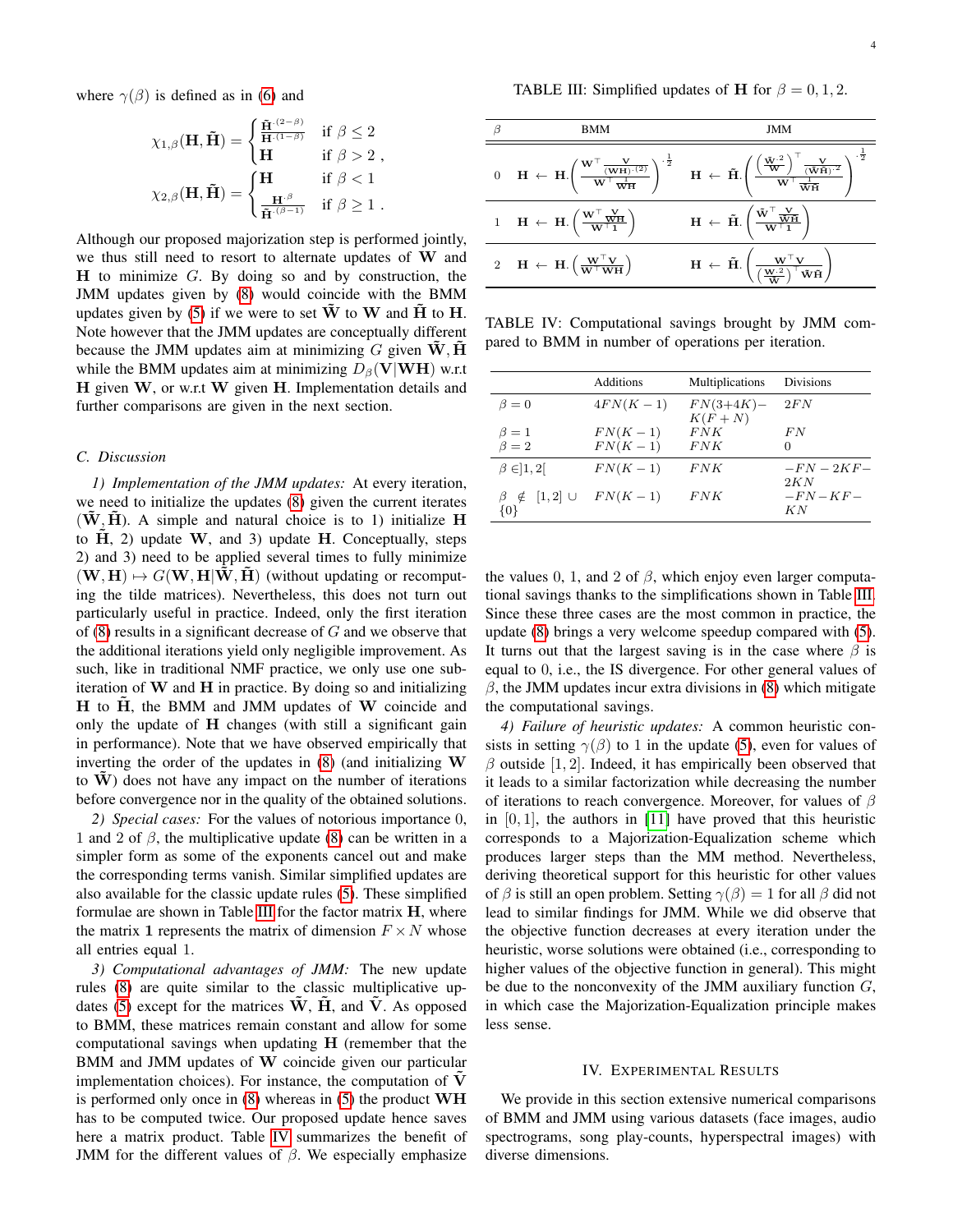<span id="page-4-1"></span>**Input:** a data matrix V and an initial point  $(\mathbf{W}^{(0)}, \mathbf{H}^{(0)})$ Output: an NMF of V 1: Initialize  $(\mathbf{W}, \mathbf{H})$  to  $(\mathbf{W}^{(0)}, \mathbf{H}^{(0)})$ 2: while not [\(9\)](#page-4-0) do 3: Set  $(\mathbf{W}, \mathbf{H})$  to  $(\mathbf{W}, \mathbf{H})$ 4: Update W using [\(8\)](#page-2-3) 5: Update H using [\(8\)](#page-2-3) 6: Normalize the columns of  $W$  and scale  $H$  accordingly 7: end while 8: return  $(W, H)$ 

# *A. Set-up*

*1) Implementation details:* Our implementation for JMM is sketched in Algorithm [1.](#page-4-1) That of BMM is similar, except for the update of  $W$  and  $H$  where [\(5\)](#page-1-3) is used instead of [\(8\)](#page-2-3). The initializations  $(\mathbf{W}^{(0)}, \mathbf{H}^{(0)})$  for BMM and JMM are drawn randomly according to a half-normal distribution. Our stopping criterion for both algorithms is based on the relative decrease in the objective function  $D_\beta$ . More precisely, the algorithms are stopped when

<span id="page-4-0"></span>
$$
\frac{D_{\beta}(\mathbf{V} \mid \tilde{\mathbf{W}}^{\top} \tilde{\mathbf{H}}) - D_{\beta}(\mathbf{V} \mid \mathbf{W}^{\top} \mathbf{H})}{D_{\beta}(\mathbf{V} \mid \mathbf{W}^{\top} \mathbf{H})} \le \epsilon ,\tag{9}
$$

where  $\epsilon$  is a tolerance set to 10<sup>-5</sup>, W and H are the current iterates of the factor matrices while  $W$  and  $H$  are the previous ones. Furthermore, in order to remove the scaling ambiguity inherent to NMF, we normalize  $W$  and  $H$  at the end of each iteration for both BMM and JMM. The normalization consists in dividing each column of W by its  $\ell_2$  norm and scaling the rows of H accordingly.

*2) Handling zero values and numerical stability:* The βdivergence  $D_\beta(x|y)$  may not be defined when either x or y takes zero values. This is for instance the case when  $\beta$  is set to 0 or 1 due to the quotient and the logarithm that appear. As such, we recommend minimizing  $D_\beta(\mathbf{V} + \kappa | \mathbf{W}\mathbf{H} + \kappa)$ with a small constant  $\kappa$  instead of  $D_\beta$ (V|WH) for numerical stability. This first simply amounts to replacing V by  $V + \kappa$ in the previous derivations. Then, by treating  $\kappa$  as a  $(K + 1)$ <sup>th</sup> constant component like in [\[18\]](#page-7-17), we may simply replace the definition of  $\overline{V}$  by  $\overline{V} = \overline{W}H + \kappa$  in the derivation of [\(8\)](#page-2-3) to obtain a valid MM algorithm.

*3) Simulation environment:* All the simulations have been conducted in Matlab 2020a running on an Intel i7-8650U CPU with a clock cycle of 1.90GHz shipped with 16GB of memory. <sup>[1](#page-4-2)</sup> In each of the following experimental scenarii, we compare the factorization obtained by JMM and BMM from 25 different initializations  $(\mathbf{W}^{(0)},\mathbf{H}^{(0)})$ .

*4) Performance evaluation:* We compare BMM and JMM both in terms of computational efficiency (CPU time) and quality of the returned solutions. To assess the latter, we use the value of the normalized objective function  $\frac{D_\beta(\mathbf{V}|\widehat{\mathbf{W}}^\top\widehat{\mathbf{H}})}{FN}$ at the solution  $(\widehat{W}, \widehat{H})$  returned by the NMF algorithms. We also consider the KKT residuals [\[11\]](#page-7-16) to measure the distance

<span id="page-4-2"></span><sup>1</sup>Matlab code will be made publicly available at the time of publication.

to the first order optimality conditions and attest whether the algorithms reached a stationary point of the criterion  $D_\beta$ . The KKT residuals are expressed by

$$
res(\mathbf{W}) = \frac{\left\|\min\{\mathbf{W}, [(\mathbf{W}\mathbf{H})^{(\beta-2)} \cdot (\mathbf{W}\mathbf{H} - \mathbf{V})]\mathbf{H}^{\top}\}\right\|_{1}}{FK}
$$

$$
res(\mathbf{H}) = \frac{\left\|\min\{\mathbf{H}, \mathbf{W}^{\top}[(\mathbf{W}\mathbf{H})^{(\beta-2)} \cdot (\mathbf{W}\mathbf{H} - \mathbf{V})]\}\right\|_{1}}{KN}.
$$

#### *B. Factorization of face image datasets*

In the context of image processing, NMF can be used to learn part-based features from a collection of images [\[1\]](#page-7-0). The columns of the matrix V correspond to the vectorization of the different images. Besides, the factor W represents the dictionary of image features, and the matrix H contains the activation encodings.

We compare the BMM and JMM methods on two face images datasets:

- 1) the CBCL dataset [\[19\]](#page-7-18) which contains 2429 images of faces of dimensions  $19 \times 19$ . Each image is stored as a column vector of dimension 361 in the matrix V. Similarly to [\[1\]](#page-7-0), we preprocessed the data by performing a mean centering and contrast (variance) normalization, and set  $K = 49$ .
- 2) the Olivetti dataset from AT&T Laboratories Cambridge [\[20\]](#page-7-19) which contains 400 greyscale images of faces with dimensions  $64 \times 64$ . The corresponding matrix V thereby has dimensions  $4096 \times 400$ . We set K to either 5 or 10.

We consider the values 0, 1, and 2 for the parameter  $\beta$ , which correspond respectively to IS divergence, KL divergence, and squared Euclidean distance (the latter two being the most common in image processing).

Figures [1](#page-5-0) and [2](#page-5-1) show the computation times for  $\beta = 2$ and  $\beta = 1$ , as well as the values of the normalized objective function produced by both BMM and JMM on the two datasets, for the 25 runs. The same random initialization is used by both methods. Note that, for the sake of clarity, we use a logarithmic scale for the CPU time. Moreover, the scale for the objective function is zoomed in and does not start at zero. We observe that JMM is always faster than BMM while yielding solutions with a similar quality in terms of the objective  $D_\beta$ . The corresponding average CPU time as well as the resulting acceleration ratios are given in Tables [V](#page-5-2) and [VI.](#page-5-3) We notice that the computational saving is higher when using the IS divergence, which confirms our analysis from Section [III-C3.](#page-3-3) Note that while MM algorithms are prevalent for β-NMF in general, many other algorithms have been designed for the specific case  $\beta = 2$  (quadratic loss) [\[8\]](#page-7-6). In that case, some algorithms are notoriously more efficient than BMM, e.g., [\[21\]](#page-7-20). Though JMM improves on BMM, it may not compete with these other algorithms. Still, JMM, like BMM, is free of hyper-parameters and very easy to use, and remains a very convenient option for the general practitioner.

Finally, we give in Table [VII](#page-6-0) some statistics of the KKT residuals for the CBCL dataset. We observe here that both methods converge to a stationary point of  $D_\beta$ . Actually, an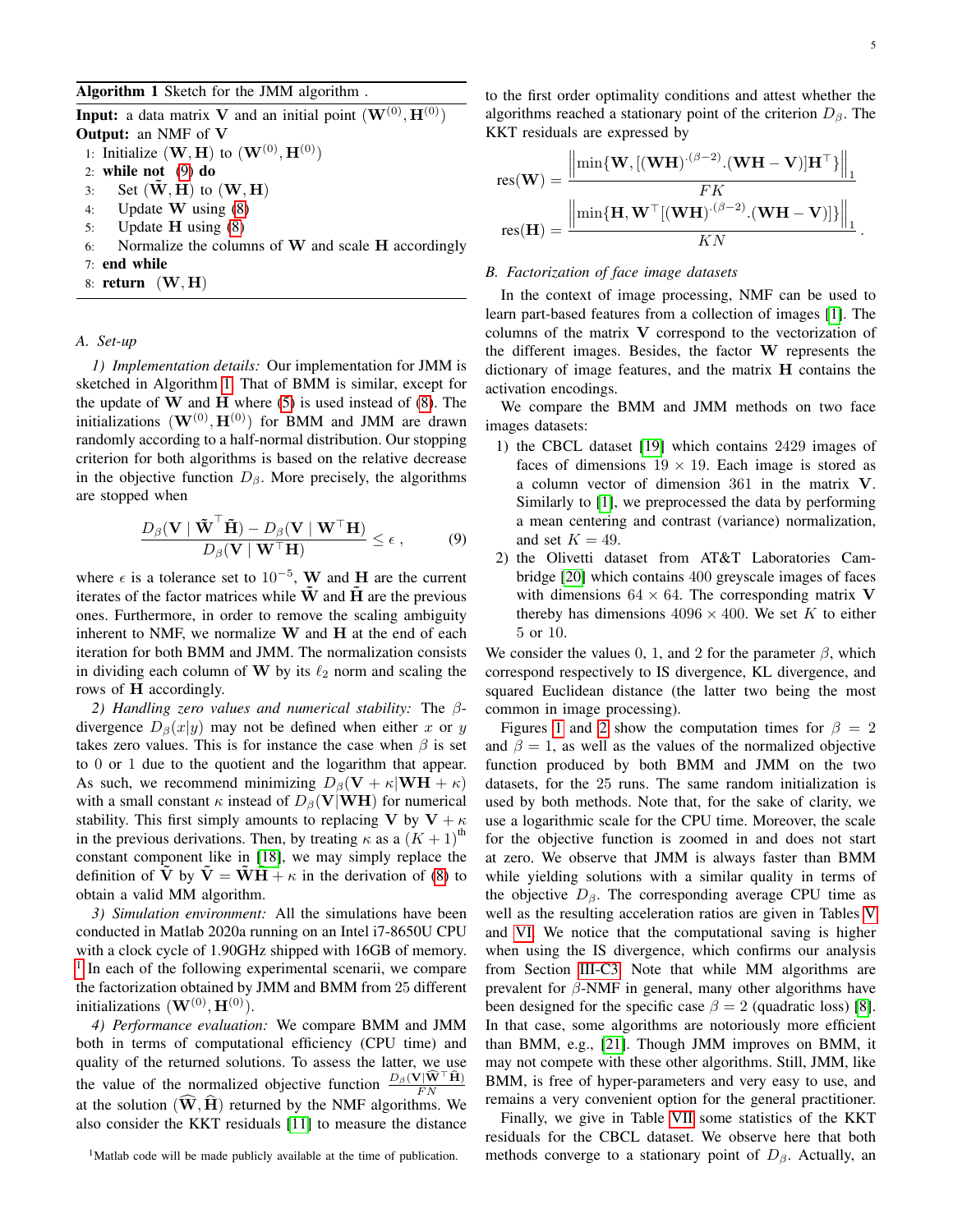<span id="page-5-0"></span>

Fig. 1: Comparative performance using the CBCL face dataset.

<span id="page-5-2"></span>

| TABLE V: Average CPU times for the CBCL dataset. |  |  |  |  |  |  |
|--------------------------------------------------|--|--|--|--|--|--|
|--------------------------------------------------|--|--|--|--|--|--|

|           | <b>BMM</b> | JMM. | Acceleration |
|-----------|------------|------|--------------|
| $\beta=2$ | 106s       | 55s  | 48.50%       |
| $\beta=1$ | 61s        | 45s  | 24.96%       |
| $\beta=0$ | 62s        | 6s   | 91.14%       |

additional significant observation is that in all cases here, both JMM and BMM return the same solution  $(W, H)$  up to permutation of their columns and up to some round-off errors. Nevertheless, the trajectory of the iterates may differ. Similar results are observed for the Olivetti faces dataset.

# *C. Factorization of spectrograms*

We now consider NMF of audio magnitude spectrograms. In this context the factor  $W$  contains elementary audio spectra with temporal activations given by **H** [\[2\]](#page-7-1).

We generate the spectrogram for two extracts from two different pieces: a piano recording of the first movement of the sonata K331 from Mozart and the original recording of the song "Four on Six" by Wes Montgomery. The extracts are 5-seconds long with a sampling rate of 44.1 kHz. The spectrogram is computed with a Hamming window of length 1024 (23ms) and an overlap of 50%. This results in a data matrix **V** of dimensions  $513 \times 858$ .

<span id="page-5-1"></span>



(b) Using squared Euclidean distance ( $\beta = 2$ ).

Fig. 2: Comparative performance using the Olivetti dataset  $(K = 5)$ .

<span id="page-5-3"></span>TABLE VI: Average CPU times for the Olivetti dataset  $(K = 5/K = 10).$ 

|           | <b>BMM</b>  | JMM.      | Acceleration  |
|-----------|-------------|-----------|---------------|
| $\beta=2$ | 31s / 55s   | 23s/36s   | 33\% / 35\%   |
| $\beta=1$ | 22s/40s     | 20s / 34s | $10\%$ / 16\% |
| $\beta=0$ | 121s / 229s | 35s/63s   | 71% / 72%     |

In this section, we set  $\beta = 0$ , which is a common value in audio signal processing  $[22]$ , and set K to either 5 or 10. The results obtained with BMM and JMM for  $K = 5$  are shown on Figure [3.](#page-6-1) The average computation times and acceleration ratios are summarized in Table [VIII.](#page-6-2) We observe a tremendous benefit of JMM over BMM in terms of CPU time in this case. This confirms our conclusion from Section [III-C3](#page-3-3) that JMM reaches its highest potential with NMF based on IS divergence. We observe here again that JMM and BMM return the same solution  $(W, H)$  up to permutation of their columns.

### *D. Factorization of song play-counts*

NMF may be used in recommendation systems based on implicit user data. In this case, the matrix  $V$  contains information about the interactions of users with a collection of items. The factor W may extract user preferences while H represents item attributes, see, e.g., [\[5\]](#page-7-4).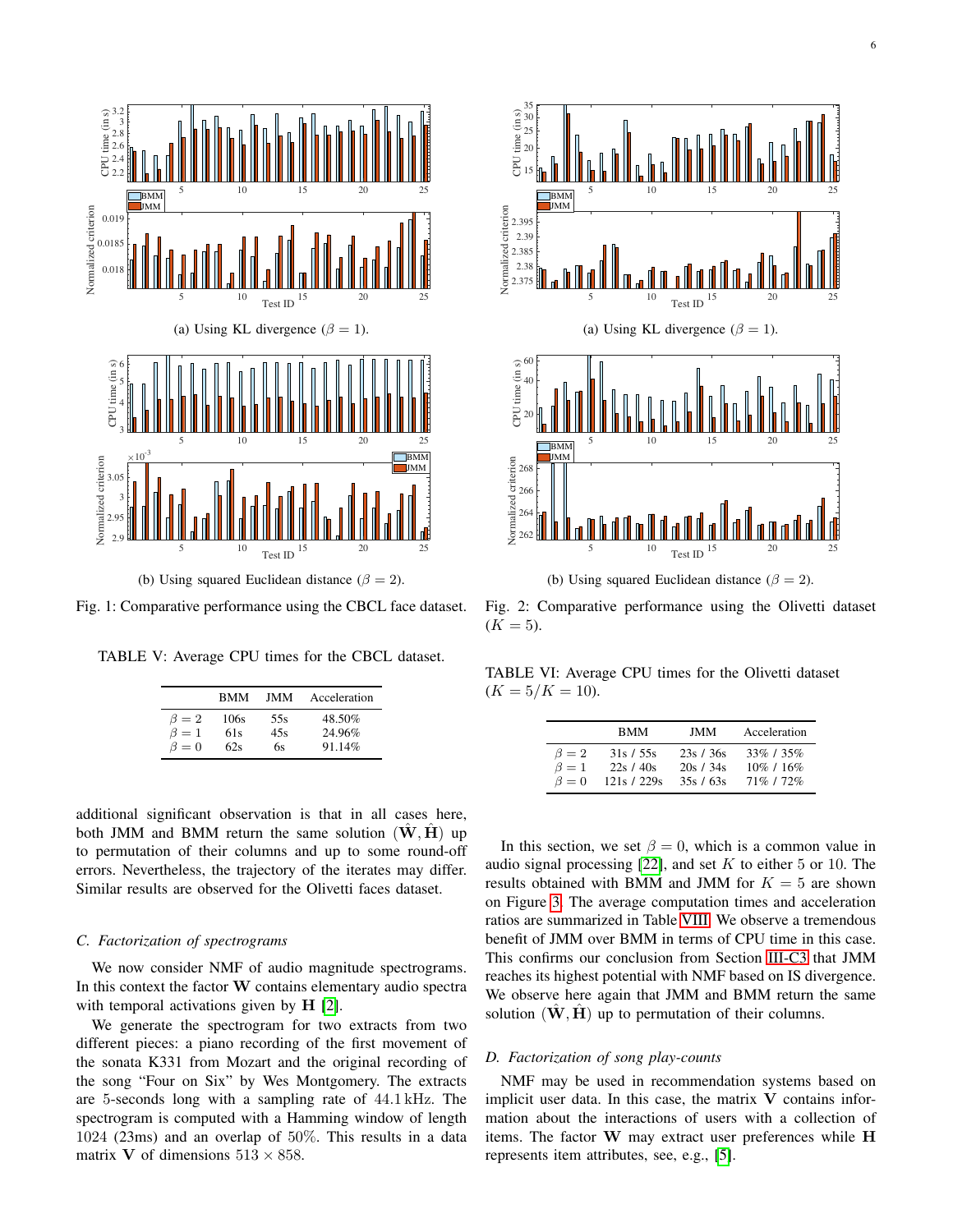<span id="page-6-1"></span>BMM H JMM W H W H  $\beta = 2$ Min.  $4.10^{-3}$   $8.10^{-6}$   $4.10^{-3}$   $8.10^{-6}$ <br>Max.  $6.10^{-3}$   $3.10^{-5}$   $6.10^{-3}$   $2.10^{-5}$  $\begin{array}{lllllll} \text{Max.} & 6.10^{-3} & 3.10^{-5} & 6.10^{-3} & 2.10^{-5} \\ \text{Med.} & 5.10^{-3} & 1.10^{-5} & 5.10^{-3} & 1.10^{-5} \end{array}$ Med.  $5.10^{-3}$   $1.10^{-5}$   $5.10^{-3}$ <br>Min.  $2.10^{-2}$   $2.10^{-4}$   $4.10^{-2}$  $\beta=1$  $\begin{array}{lllllll} \text{Min.} & 2.10^{-2} & 2.10^{-4} & 4.10^{-2} & 3.10^{-4} \\ \text{Max.} & 2.10^{-1} & 5.10^{-3} & 2.10^{-1} & 5.10^{-3} \end{array}$ Max.  $2.10^{-1}$   $5.10^{-3}$   $2.10^{-1}$   $5.10^{-3}$ <br>Med.  $6.10^{-2}$   $9.10^{-4}$   $6.10^{-2}$   $3.10^{-4}$ Med.  $6.10^{-2}$   $9.10^{-4}$   $6.10^{-2}$   $3.10^{-4}$ <br>Min.  $3.10^{-1}$   $1.10^{-3}$   $2.10^{-1}$   $4.10^{-4}$  $\beta = 0$ Min.  $3.10^{-1}$   $1.10^{-3}$   $2.10^{-1}$   $4.10^{-4}$ <br>Max.  $4.10^{-1}$   $2.10^{-3}$   $6.10^{-1}$   $5.10^{-4}$  $\begin{array}{lllllll} \text{Max.} & 4.10^{-1} & 2.10^{-3} & 6.10^{-1} & 5.10^{-4} \\ \text{Med.} & 3.10^{-1} & 1.10^{-3} & 3.10^{-1} & 4.10^{-4} \end{array}$ Med.  $3.10^{-1}$ 5 10 15 20 25 5 Hh  $10H$ CPU time (in s) 5 10 15 20 25 Test ID 0.552 0.554 0.556  $\frac{8}{8}$  0.558 Encircle 0.564<br>
10.562<br>
10.562<br>
10.556<br>
10.555<br>
10.554<br>
20.552 BMM **JMM** (a) Spectrogram extracted from the song "Four on Six". 5 10 15 20 25  $1 \mathbf{H}$ 5 H 10  $\begin{matrix} 30 \\ 20 \end{matrix}$ CPU time (in s) 5 10 15 20 25 Test ID  $0.46$   $\parallel$ 0.48  $0.5$ Normalized criterion BMM **JMM** 

<span id="page-6-0"></span>TABLE VII: Statistics of the KKT residuals for CBCL dataset.

(b) Spectrogram extracted from a recording of the sonata K331. Fig. 3: Comparative performance with spectrograms  $(K = 5, \beta = 0).$ 

We here consider the TasteProfile dataset [\[23\]](#page-7-22) which contains counts of songs played by users (e.g., of a music streaming service). Similarly to [\[24\]](#page-7-23) and many other papers using this dataset, we apply a preprocessing to the original data to keep only users and songs with more than a given number of interactions (here set to 20). This results in a large and sparse data matrix V of dimensions  $16301 \times 12118$  with only 1 176 086 nonzero elements, i.e., 0.6% of the total number of coefficients. We set  $\beta$  to 1 (a common choice in recommender systems, because its corresponds to likelihood of a Poisson model that is natural for count data), and  $K = 50$ .

Comparative results are displayed in Figure [4.](#page-6-3) We observe that on average, JMM is 12.80% faster with an average CPU

<span id="page-6-2"></span>TABLE VIII: Average CPU times for two spectrograms  $(K = 5/K = 10).$ 

<span id="page-6-3"></span>

Fig. 4: Comparative performance with TasteProfile  $(K = 50, \beta = 1).$ 

time of 1 hour 38 minutes whereas BMM's average time is equal to 1 hour 58 minutes. Finally, like in previous scenarii, JMM and BMM return the same solution  $(\hat{W}, \hat{H})$  up to a permutation of their columns.

# *E. Factorization of hyperspectral images*

A hyperspectral image is a multi-band image that can be represented by a nonnegative matrix: each row represents a spectral band while each column represents a pixel of the image. Applying NMF to such matrix data allows extracting a collection of individual spectra representing the different materials arranged in the matrix  $W$ , as well as their relative proportions given by the matrix H.

We consider a hyperspectral image acquired over Moffett Field in 1997 by the Airborne Visible Infrared Imaging Spectrometer [\[25\]](#page-8-0). The image contains  $50 \times 50$  pixels over 189 spectral bands, which leads to a  $V$  matrix of dimensions  $189 \times 2500$ . We consider  $\beta = 2$  and  $\beta = 1.5$ . The latter value in particular was shown to be an interesting trade-off between Poisson ( $\beta = 1$ ) and additive Gaussian ( $\beta = 2$ ) assumptions for predicting missing values in incomplete versions of this dataset, see [\[18\]](#page-7-17). The factorization rank  $K$  is set to 3.

Comparative results are given in Figure [5.](#page-7-24) On the top figure corresponding to  $\beta$  equals to 2, we observe that JMM is faster than BMM with an acceleration of 38.58% on average. On the other hand, for  $\beta = 1.5$ , we observe that BMM is faster in general (though not always). This confirms our analysis of Section [III-C3:](#page-3-3) when  $\beta$  is different from 0, 1, and 2, the benefit of JMM is counterbalanced by the additional divisions in the general formulae [\(8\)](#page-2-3).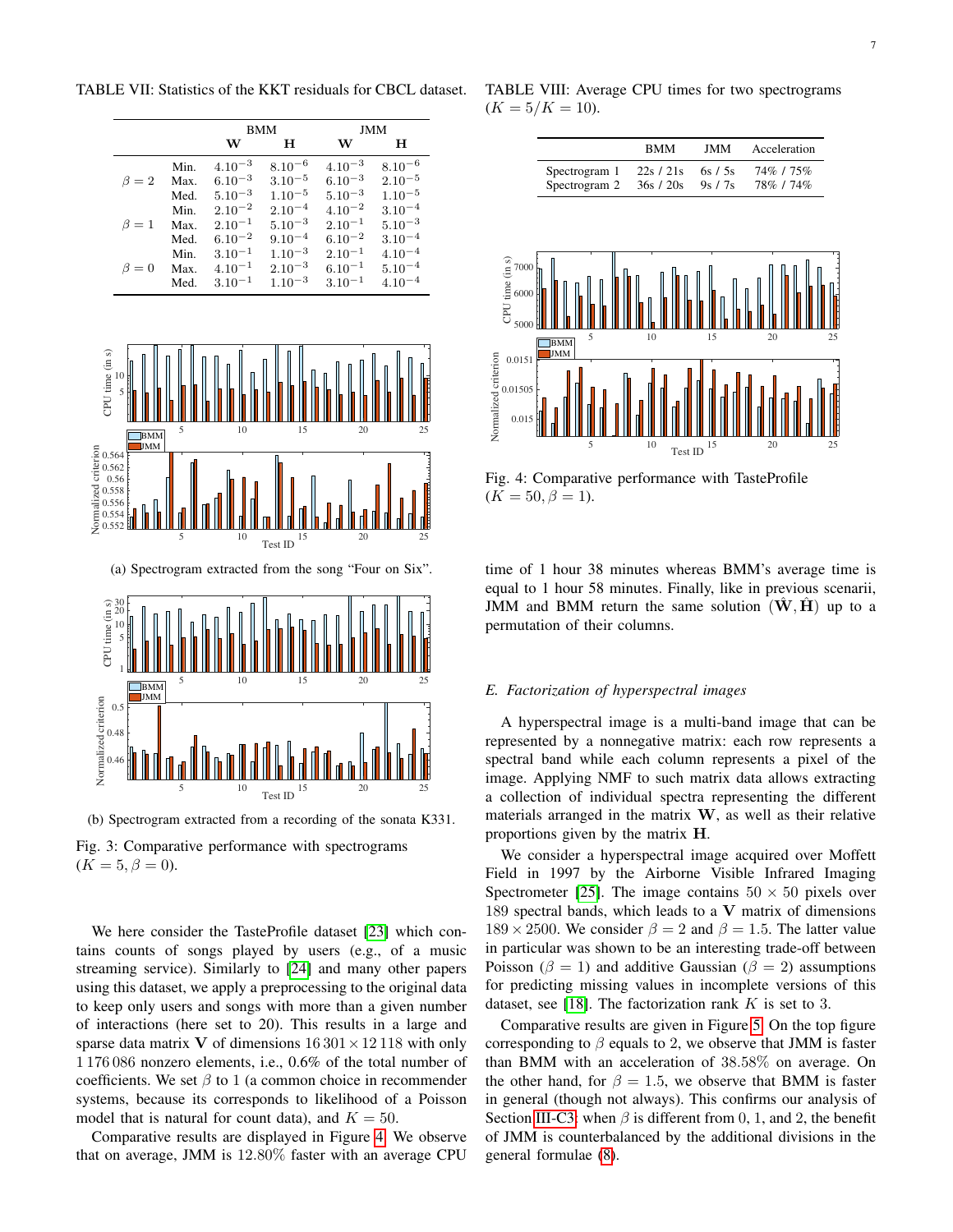<span id="page-7-24"></span>

Fig. 5: Comparative performance with Moffet hyperspectral image  $(K = 3)$ .

## V. CONCLUSION

<span id="page-7-15"></span>In this paper, we have presented a joint MM method for NMF. More specifically, we have designed a non-convex tight auxiliary function for NMF with the  $\beta$ -divergence. Alternate minimization of the auxiliary function leads to new multiplicative updates of the factor matrices. Despite being a somewhat simple modification of the classic multiplicative updates, our proposed updates lead to a significant computational speedup, especially for the Itakura-Saito and Kullback Leibler divergences, and the squared Euclidean distance. Fortunately, the three later cases are the three most common cases of  $\beta$ -NMF. The new updates guarantee the descent property for the objective function. Moreover, we have observed experimentally that the estimated factors are of the same quality as the ones returned by the classic block MM scheme. As a matter of fact, we have noted that both algorithms usually return the same solutions up to column permutation. The computational efficiency of the proposed updates has been demonstrated on datasets with diverse characteristics.

## ACKNOWLEDGMENT

The authors acknowledge Jérôme Idier and Rémi Flamary for discussions related to this work.

#### **REFERENCES**

- <span id="page-7-0"></span>[1] D. D. Lee and H. S. Seung, "Learning the parts of objects by nonnegative matrix factorization," *Nature*, vol. 401, no. 6755, pp. 788–791, Oct. 1999.
- <span id="page-7-1"></span>[2] P. Smaragdis, C. Févotte, G. J. Mysore, N. Mohammadiha, and M. Hoffman, "Static and dynamic source separation using nonnegative factorizations: A unified view," *IEEE Signal Process. Mag.*, vol. 31, no. 3, pp. 66–75, May 2014.
- <span id="page-7-2"></span>[3] M. W. Berry, M. Browne, A. N. Langville, V. P. Pauca, and R. J. Plemmons, "Algorithms and applications for approximate nonnegative matrix factorization," *Comput. Stat. Data Anal.*, vol. 52, no. 1, pp. 155– 173, Sep. 2007.
- <span id="page-7-3"></span>[4] J. M. Bioucas-Dias, A. Plaza, N. Dobigeon, M. Parente, Q. Du, P. Gader, and J. Chanussot, "Hyperspectral unmixing overview: Geometrical, statistical, and sparse regression-based approaches," *IEEE J. Sel. Top. Appl. Earth Obs. Remote Sens.*, vol. 5, no. 2, pp. 354–379, Apr. 2012.
- <span id="page-7-4"></span>[5] Y. Hu, Y. Koren, and C. Volinsky, "Collaborative filtering for implicit feedback datasets," in *Proc. IEEE Int. Conf. Data Mining*. IEEE, Dec. 2008.
- <span id="page-7-5"></span>[6] A. Cichocki, R. Zdunek, and A. H. Phan, *Nonnegative Matrix and Tensor Factorizations: Applications to Exploratory Multi-Way Data Analysis and Blind Source Separation*. John Wiley & Sons Inc, 2009.
- [7] X. Fu, K. Huang, N. D. Sidiropoulos, and W.-K. Ma, "Nonnegative matrix factorization for signal and data analytics: Identifiability, algorithms, and applications," *IEEE Signal Process. Mag.*, vol. 36, no. 2, pp. 59–80, Mar. 2019.
- <span id="page-7-6"></span>[8] N. Gillis, *Nonnegative Matrix Factorization*. Society for Industrial and Applied Mathematics, Jan. 2020.
- <span id="page-7-7"></span>[9] A. Cichocki, S. Cruces, and S. ichi Amari, "Generalized Alpha-Beta divergences and their application to robust nonnegative matrix factorization," *Entropy*, vol. 13, no. 1, pp. 134–170, jan 2011.
- <span id="page-7-8"></span>[10] D. D. Lee and H. S. Seung, "Algorithms for non-negative matrix factorization," in *Adv. Neural and Inform. Process. Syst.*, vol. 13, Feb. 2001, pp. 556–562.
- <span id="page-7-16"></span>[11] C. Févotte and J. Idier, "Algorithms for nonnegative matrix factorization with the β-divergence," *Neural Comput.*, vol. 23, no. 9, pp. 2421–2456, Sep. 2011.
- <span id="page-7-9"></span>[12] Z. Yang and E. Oja, "Unified development of multiplicative algorithms for linear and quadratic nonnegative matrix factorization," *IEEE Trans. Neural Netw.*, vol. 22, no. 12, pp. 1878–1891, Dec. 2011.
- <span id="page-7-10"></span>[13] K. Lange, *MM Optimization Algorithms*. Society for Industrial and Applied Mathematics, Jul. 2016.
- <span id="page-7-11"></span>[14] Y. Sun, P. Babu, and D. P. Palomar, "Majorization-minimization algorithms in signal processing, communications, and machine learning," *IEEE Trans. Signal Process.*, vol. 65, no. 3, pp. 794–816, Feb. 2017.
- <span id="page-7-12"></span>[15] R. Zhao and V. Y. F. Tan, "A unified convergence analysis of the multiplicative update algorithm for regularized nonnegative matrix factorization," *IEEE Trans. Signal Process.*, vol. 66, no. 1, pp. 129–138, Jan. 2018.
- <span id="page-7-13"></span>[16] A. Rakotomamonjy, "Direct optimization of the dictionary learning problem," *IEEE Trans. Signal Process.*, vol. 61, no. 22, pp. 5495–5506, Nov. 2013.
- <span id="page-7-14"></span>[17] I. Panageas, S. Skoulakis, A. Varvitsiotis, and X. Wang, "Convergence to second-order stationarity for non-negative matrix factorization: Provably and concurrently," 2020, arXiv preprint: arxiv.org/abs/2002.11323.
- <span id="page-7-17"></span>[18] C. Févotte and N. Dobigeon, "Nonlinear hyperspectral unmixing with robust nonnegative matrix factorization," 2014, arXiv preprint: arxiv.org/abs/2002.11323.
- <span id="page-7-18"></span>[19] K.-K. Sung, "Learning and example selection for object and pattern recognition," Ph.D. dissertation, MIT, Artificial Intelligence Laboratory and Center for Biological and Computational Learning, Cambridge, MA, 1996.
- <span id="page-7-19"></span>[20] F. S. Samaria and A. Harter, "Parameterisation of a stochastic model for human face identification," in *Proc. Workshop on Applications of Computer Vision*. IEEE Comput. Soc. Press, 1994.
- <span id="page-7-20"></span>[21] N. Guan, D. Tao, Z. Luo, and B. Yuan, "NeNMF: An optimal gradient method for nonnegative matrix factorization," *IEEE Trans. Signal Process.*, vol. 60, no. 6, pp. 2882–2898, Jun. 2012.
- <span id="page-7-21"></span>[22] C. Févotte, N. Bertin, and J.-L. Durrieu, "Nonnegative matrix factorization with the itakura-saito divergence: With application to music analysis," *Neural Comput.*, vol. 21, no. 3, pp. 793–830, Mar. 2009.
- <span id="page-7-22"></span>[23] T. Bertin-Mahieux, D. P. Ellis, B. Whitman, and P. Lamere, "The million song dataset," in *Proc. Int. Conf. Music Inform. Retrieval (ISMIR)*, 2011.
- <span id="page-7-23"></span>[24] O. Gouvert, T. Oberlin, and C. Févotte, "Ordinal non-negative matrix factorization for recommendation," in *Proc. Int. Conf. Mach. Learn.*, ser.